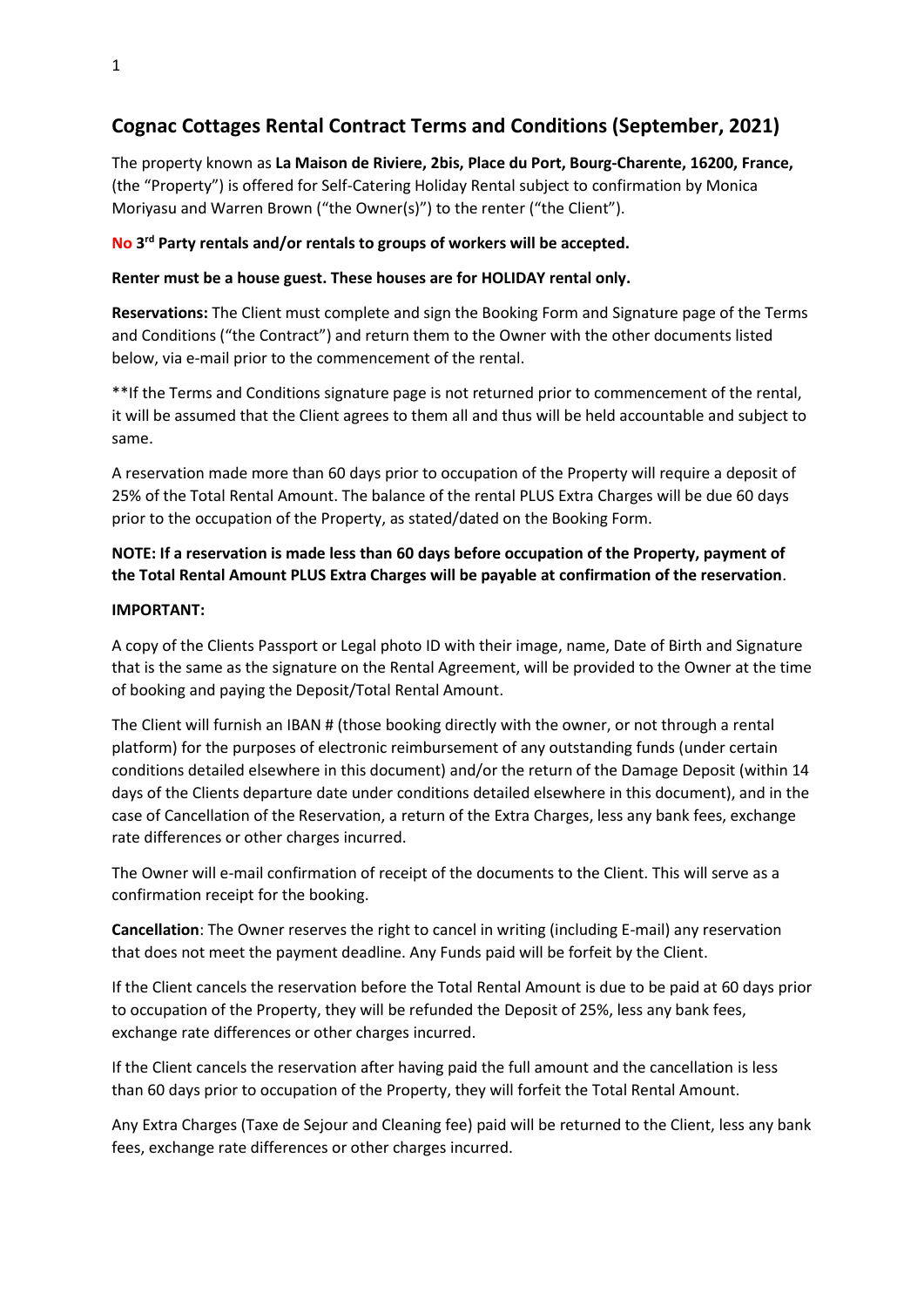**Re-renting**: IF the Owner is able, within the 60- day period after a cancellation by the Client who has paid the Total Rental Amount, to re-rent the Property for a period of time, the Owner will reimburse the Client for the time re-rented, minus a 25% deposit and any other reasonable expenses incurred in the re-renting of the Property, less fees as described above. Any Extra Charges will be returned to the Client less the fees described above. That being said, the Owner is under no obligation to re-rent the Property to fulfil a reimbursement to the Client, following a cancellation within the 60 -day period.

**Chargeable Expenses**: Any chargeable expenses during the rental period must be settled in cash locally with the Owners prior to the Clients departure.

**Advisory of Vacation Insurance:** The Client is strongly advised to arrange a comprehensive travel insurance policy (including cancellation cover) and to have full cover for personal belongings and public liability, as these are not covered by the Owners insurance.

**Extra Charges**: Damage/Security Deposit: A security deposit of 500 € ("the Security Deposit") is to be paid at the same time as the Total Rental Amount. However, the sum reserved by this clause shall not limit the Clients liability to the Owners. The Security Deposit held by the Owners will be applied against cleaning, repair or replacement caused by means other than usual wear and tear during the Client's rental of the Property. Pending a satisfactory inspection and a full inventory completed, the Security Deposit will be returned within 14 days of Client's departure date, less any bank fees, exchange rate differences or other charges incurred.

\*\*Clients renting the property directly, or through Booking dot com (or other platforms that do not collect Damage Deposits etc) will pay the Deposit by **Cheque/Cash** upon check-in.

**Cleaning Fee**: A 100 € Departure cleaning Fee is to be paid with the Final Rental Payment.

**Taxe de Sejour:** A compulsory Taxe de Séjour of 1,50 € per Adult (over 18) per night, is collected on behalf of the local Commune by some booking platforms. This is to be paid with the Final Rental Payment or in cash/cheque to the Owners upon occupation (Direct or booking dot com).

**Inventory:** An inventory list is in the Welcome Folder. The Client has 24 hours following the time and date of occupancy of the Property to dispute any inventory, otherwise it is assumed that the inventory is correct. No dispute will be accepted after this period.

**Rental Period:** The rental period for the Property shall commence no earlier than 4.00 pm on the first day and no later than 8.00pm, unless by prior arrangement. The rental period finishes at 10.00 am on the last day of the Client's rental period ("the Departure Time"). The Owners shall not be obliged to offer accommodation before the time stated and the Client shall not be entitled to remain in occupation of the Property or any part thereof after the Departure Time (unless previously agreed with the Owners). If the rental period is shortened by the Client for any reason, the Total Rental Amount will not change and there will be no refund to the Client.

Any extension to Long Term rentals will be charged at the current daily rate up to 7 days.

**Overtime:** Clients will be met at the Property at a time agreed upon with the Owner, between 4pm and 8pm on the day of arrival. A charge of 20 euros cash, per hour or part thereof, will be charged for waiting time at the rental property over and above any pre-arranged meeting time. In this and every case, telephone contact between the Owner and the Client is mandatory in case of legitimate emergency for either party.

The owners do not live on-site and must travel 20kms to the property.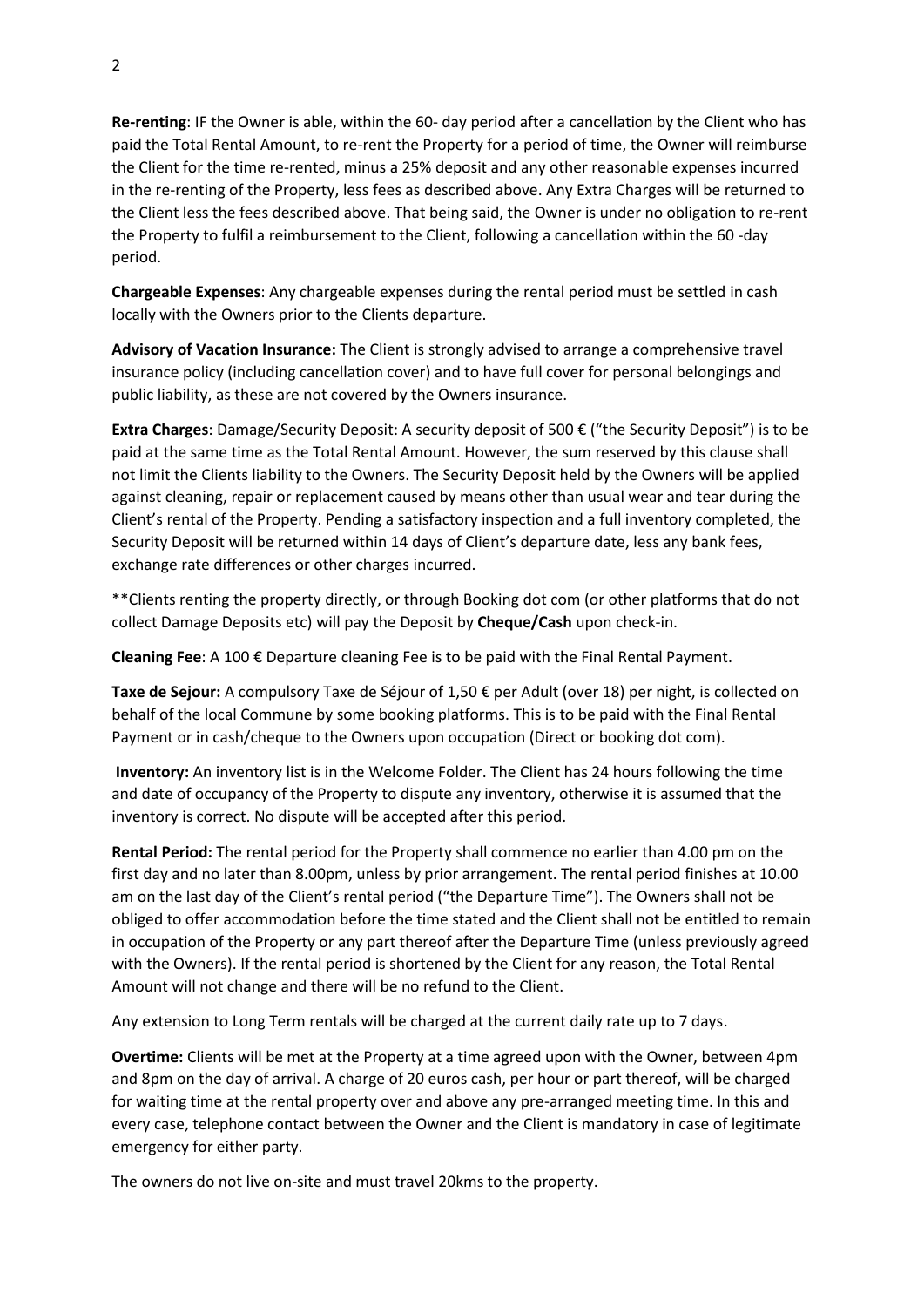**Children:** Due to unsecured water (the Charente River), steep stairs and no child-oriented furnishings in this property, children under the age of 5 are not accepted as guests. All children must be able to sleep in a normal bed, sit at the dining table and be toilet trained.

Vigilance is required by the Parents, who are solely responsible for their children during occupation of our property.

**Clients and Guest Party**: We do not accept persons under the age of 25 years as Primary Signatory Guests.

**The maximum number of persons to reside at the Property is 6 persons, sleeping in the four beds provided. There will be no extra beds accepted.**

There will be no extra persons accepted, and any contravention of this policy will result in the Clients being asked to vacate the property immediately with forfeiture of all funds paid.

**Use of Facilities**: Facilities at the Property are only to be used by the Client and those forming the Client's party and who are each staying in the Property as authorized guests ("the Guest Party"). Please seek prior approval from the Owners should you expect external guests during the day (for insurance purposes).

The Client is responsible for all members of the Guest Party residing at and/or using the facilities of the Property.

The Client agrees to be a considerate tenant and to take good care of the Property and to leave it in the same condition as they received it, at the end of the rental period.

The Owners reserve the right to retain funds from the Security Deposit to cover additional cleaning cost if the Client leaves the Property in an unacceptable condition or damage is discovered.

The payment of a security deposit does not in any way limit the Client's liability to the Owners should there be any damage to the Property, fixtures or fittings.

**Cleaning Services**: Cleaning services can be arranged at the request of the client during their tenure, with a minimum of 60 € being charged per clean. In this case, the property must be left by the Clients in a state that allows for ease of movement and minimal interference of guest's personal belongings by the cleaning personnel.

The above charge does not in any way invalidate the damage clause and does not limit the Client's liability to the Owners should there be any damage to the Property, fixtures or fittings.

Rentals of two weeks or more (long term) must agree to a full house clean/linen exchange each week, at a cost of 60  $\epsilon$  per visit, paid in advance by the Client.

**Expected Behaviour:** The Client agrees not to act in a way which would cause disturbance to neighbouring properties, to observe at all times the local laws and not to conduct any unlawful activities at the Property. The Owners reserve the right to require any Client or member of the Guest Party deemed to be acting in an unreasonable or unlawful manner, to immediately leave the Property.

**Damage or Defects**: The Client shall report to the Owners without delay, any defects in the Property or breakdown in the equipment, plant machinery or appliances in the Property, and arrangements for repair and/or replacement will be made as soon as possible. Complaints regarding any defective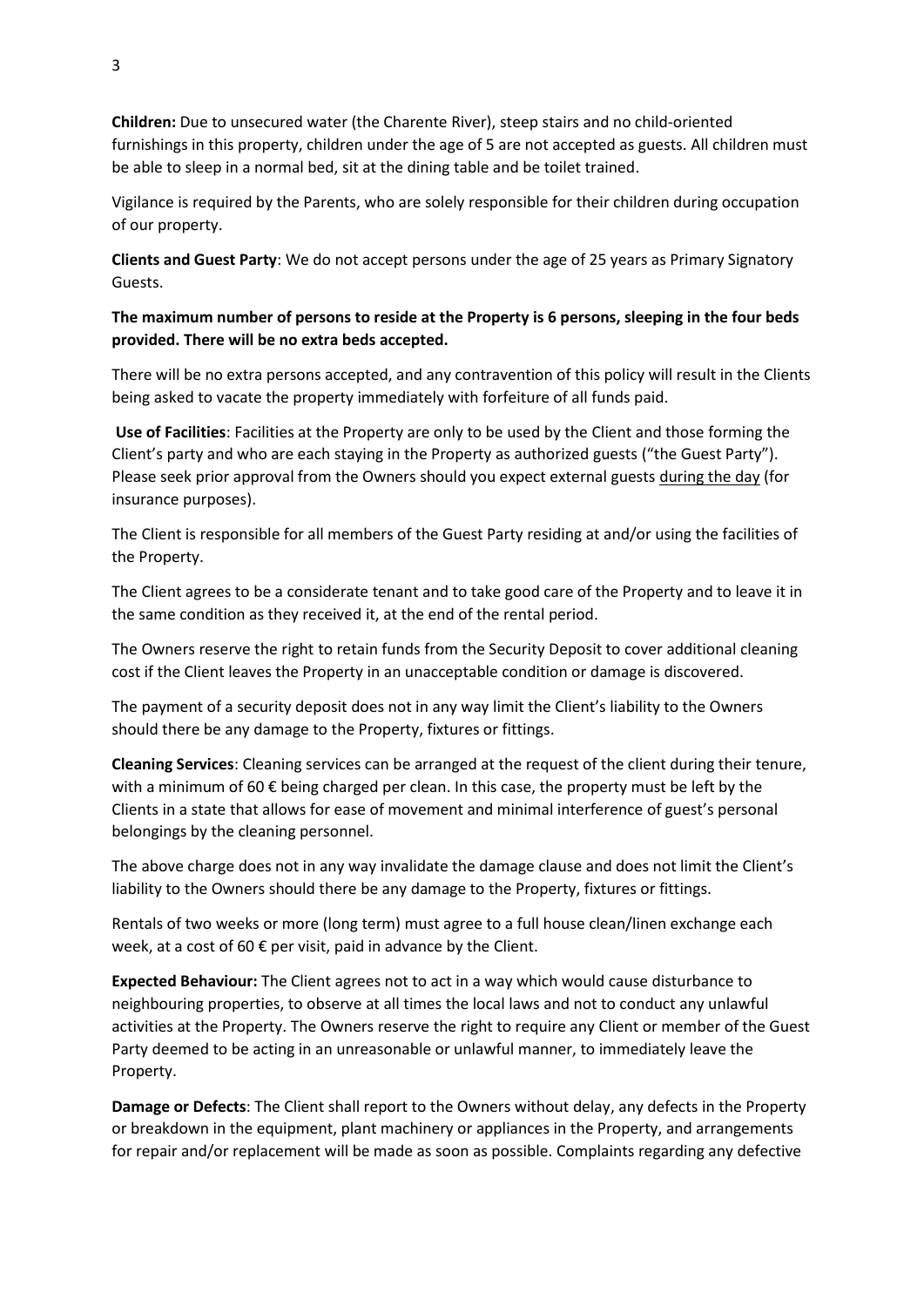or non-functional aspect of the Property or its facilities cannot be accepted upon or after the Client's departure.

Any damage or breakage as a result of careless use of or mistreatment of any item in the Property will be charged to the Client. The Client undertakes to allow maintenance personnel, cleaning staff and the Owners reasonable access to the Property during the rental period for the purpose of repair and maintenance.

The Client and the Guest Party and any guest of the same shall use the Property entirely at their own risk and the Owners shall not be responsible for any loss, damage, injury or death.

**Liability:** As with many old properties in France there are stairs, steps and changes of floor levels at the Property and the Owners shall not be liable to the Client for any damage or injury resulting from these. Caution is advised always.

Client's personal belongings (including motor vehicles) left in or around the Property are entirely at Client's own risk, and no responsibility will be accepted by the Owners for any loss or damage thereto. The Owners shall not be liable for any personal injury, loss or damage whatsoever caused as a result of the use of any umbrella, collapsible seating or other equipment left at the Property for use by the Client and their guests during the rental period.

**Household Supplies:** Linen for each person will be provided for the duration of the rental period (a supplementary charge of 20 € per person will be imposed for additional linen change requests. Neither linen/towels nor any fixture and furnishing from the Property are to be taken off the Property. Following our inventory, any shortfall of linen/towels or any other product or facility provided for the Client's use during the rental period shall, following Client's departure, be invoiced accordingly and/or retained from the Security Deposit.

Any damaged or unduly stained linen/towels will be replaced at the Clients expense.

Do not use the bath towels for swimming.

Swimming towels are available for rental at  $5 \notin each$ .

**Sun Screen**: Persons using sunscreen MUST shower before getting into bed. Sunscreen stains bed linens and towels, yellow. These will be replaced at the Clients expense.

## **Trash: A Black plastic trash bin is provided in the garden for containment of the household trash in the BLACK BAGS.**

**Recycling yellow bags can be places alongside the bin.** Extra Trash bags are provided in the kitchen or please request any extras should you need them.

**Smoking:** Smoking on or in front of the property (including the terrace, stairs and/or garden) is not permitted AT ALL. This includes but is not limited to cigarette, Vaping, pipe, cigar smoking. Contravention of this clause will result in the retention of the Damage Deposit in full, and any further costs involved in cleaning/removing the smell of smoke from fabrics/furnishings over and above the Damage Deposit value will be charged to the Client.

#### **Strictly NO PETS.**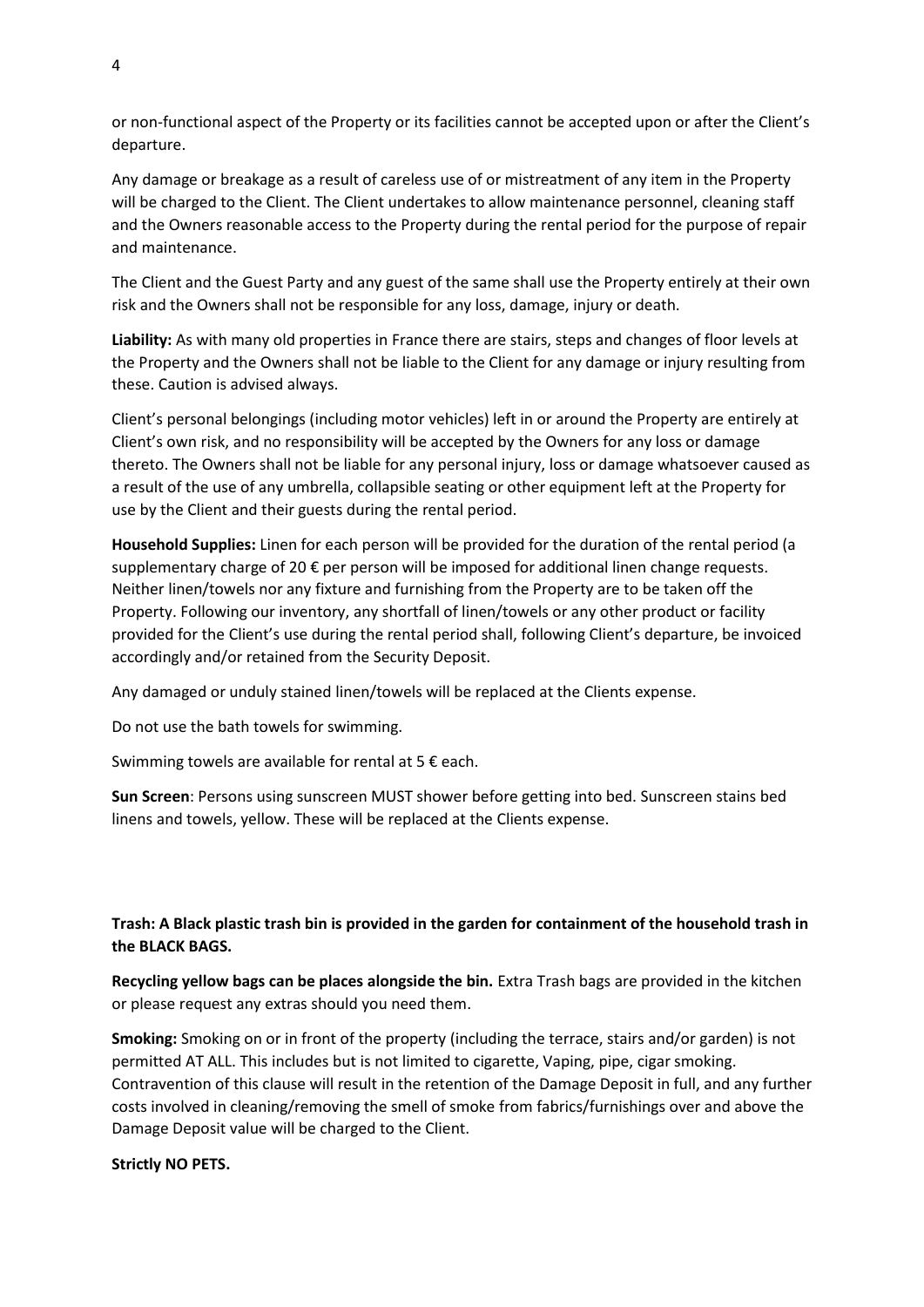**Extra Seasonal Charges**: Winter (November 1st through April 30th) letting rates include electricity and Pellets/granules.

When using the Pellet Burner, the Client must either have prior knowledge of this equipment and/or receive full instruction from the Owner as to its use. The costs associated with repairing any damage to these Appliances, their surrounds, or in the case of fire outside of the boxes, will be borne in full by the Client.

Clients must not bring their own products to be used in these appliances. Clients must always keep pellets in the hopper. Burner will cease to operate with an empty hopper and will need to be reset by the Owner

Pellets must NOT be placed directly into the burner cup inside the door. The door must remain closed at all times.

**Sanitation:** Only Human Waste and Toilet Paper are to be flushed in the Toilet. Thick wads of toilet paper will clog the pipes. Use only 2x ply toilet paper.

Do not flush any sanitary napkins, tampons, baby's nappies/wipes or facial wipes down the toilets. Disposal of those items belong in the trash receptacle supplied in the bathrooms. Any damage caused to the toilet or waste water systems or the functioning of the same by a failure to adhere to the above guidelines may result in a deduction from the Security Deposit or additional claims being made against the Client if the value of remedial works exceeds the value of the Security Deposit.

#### **Bathrooms:** NO *Hair Dyeing.*

Use only the cleaning products supplied in the bathrooms.

**Cooking:** Clients must use the extractor fan while cooking.

**NO Deep or shallow frying** (more oil/fat than lightly 'coats' the cooking surface of the pan) is permitted.

• Cooking oil condensate coats all surfaces and is very difficult to remove. For this reason, we advise that there are NO exceptions to this rule.

Only use the pots and pans supplied for the appropriate purposes of cooking.

Use only the cleaning products supplied.

- Cleaning of the Induction cook top must take place **after each use** with a damp sponge (not scratchy side) and followed by the spray product and microfibre cloth provided.
- Cooked on spills are difficult to remove, so any spills must be wiped up immediately. USE ONLY a soapy sponge for wiping up spills.

**Shoes:** TAKE SHOES OFF INSIDE THE HOUSE.

**Insurance:** The Client and the Guest Party at the Property must not do anything or permit anything to be done that would or may result in the insurance of the Property becoming void or voidable or the premium being increased.

The right to use the Property may be revoked by the Owners with immediate effect before the end of the rental period, giving the Client notice in the event of the Client being in serious breach of the terms of this agreement. All monies paid will be forfeit in this case.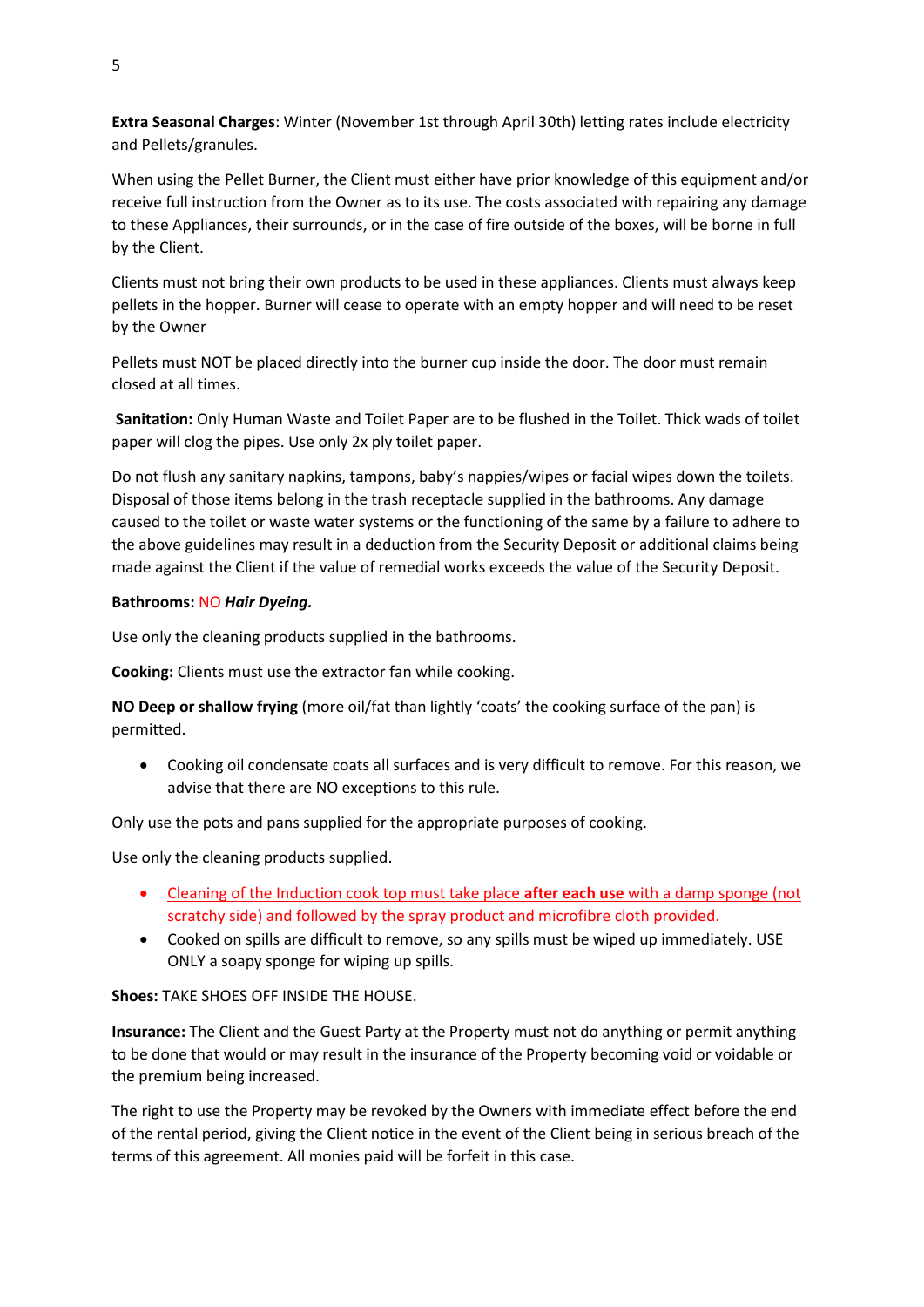**Public Services:** The Owners shall not be liable to the Client for any temporary defect or stoppage in the supply of public services to the Property.

**Unforeseen Circumstances:** In the event of loss, damage or inconvenience caused or suffered by the Client if the Property shall be destroyed or substantially damaged before the start of the rental period, the Owners shall refund, within two weeks of notification to the Client, all sums previously paid to the Owners for the rental period. In the event of the booking being cancelled or altered by reason of force majeure (which includes adverse weather conditions, fire, riots, strikes, wars, and Acts of God) or other events outside the Owners' control, the Owners cannot accept any liability.

**WIFI and Electronic Equipment**: Wi-Fi is provided free of charge and very occasionally the ADSL connection is reset by the provider and can be down for some time. This is beyond the Owner's control.

The Owners cannot accept any responsibility for loss or lack of a stable internet connection. WIFI coverage extends throughout the houses. Please bear in mind that due to our rural location, the maximum available internet speed will be reduced dependent on the number of users at any one time.

The electronic equipment must not be altered, adjusted or interfered with in any way and if any of the hardware is found to have been tampered with causing a malfunction or interruption to the system or to internet services, the Security Deposit will be forfeit.

The Owners cannot be held liable for any loss of service including the inability to dial the emergency services due to loss of service. Any loss of electronic services is outside of the Owners' control. However, every effort will be made to ensure full services are maintained.

The Property is 'elderly' with thick stone walls which also can disrupt the signal from time to time depending on which part of the Property the Client and their guests are in and if the signal may be bad in one room, it may be good in another.

**Cell phone signal** appears to be best outside of the house.

**Modification of a Substantive Element of the Contract:** If, before the declared date of commencement of the stay, the Owners find themselves obliged to change one or more of the key elements in this Contract, the Client may, after receiving notification from the Owners in writing, terminate their contract and receive without deduction, an immediate refund of all sums paid, if the conditions are unacceptable to the Client.

**Modification to the Property**: The Owners reserve the right to make changes to the interiors and/or exteriors of the Properties between the time of accepting the Client's booking and the date of the Client's rental period. The Owners reserve the right to make changes to certain components if this is necessary to comply with safety requirements or other changes in law or relevant codes of practice, or to make other minor changes which they believe will not be to the detriment of the Clients overall holiday experience and which will not increase the price.

Every effort has been made to ensure that the description of the Property is accurate.

**Rights:** Under no circumstances shall the Owner's liability to the Client exceed the Total Rental Amount or, if less, the Total Rental Amount paid by the Client to the Owners.

This contract has been freely negotiated and shall be recognized as the entirety of the agreement between the Owners and the Client and each member of the Guest Party. Only those changes or